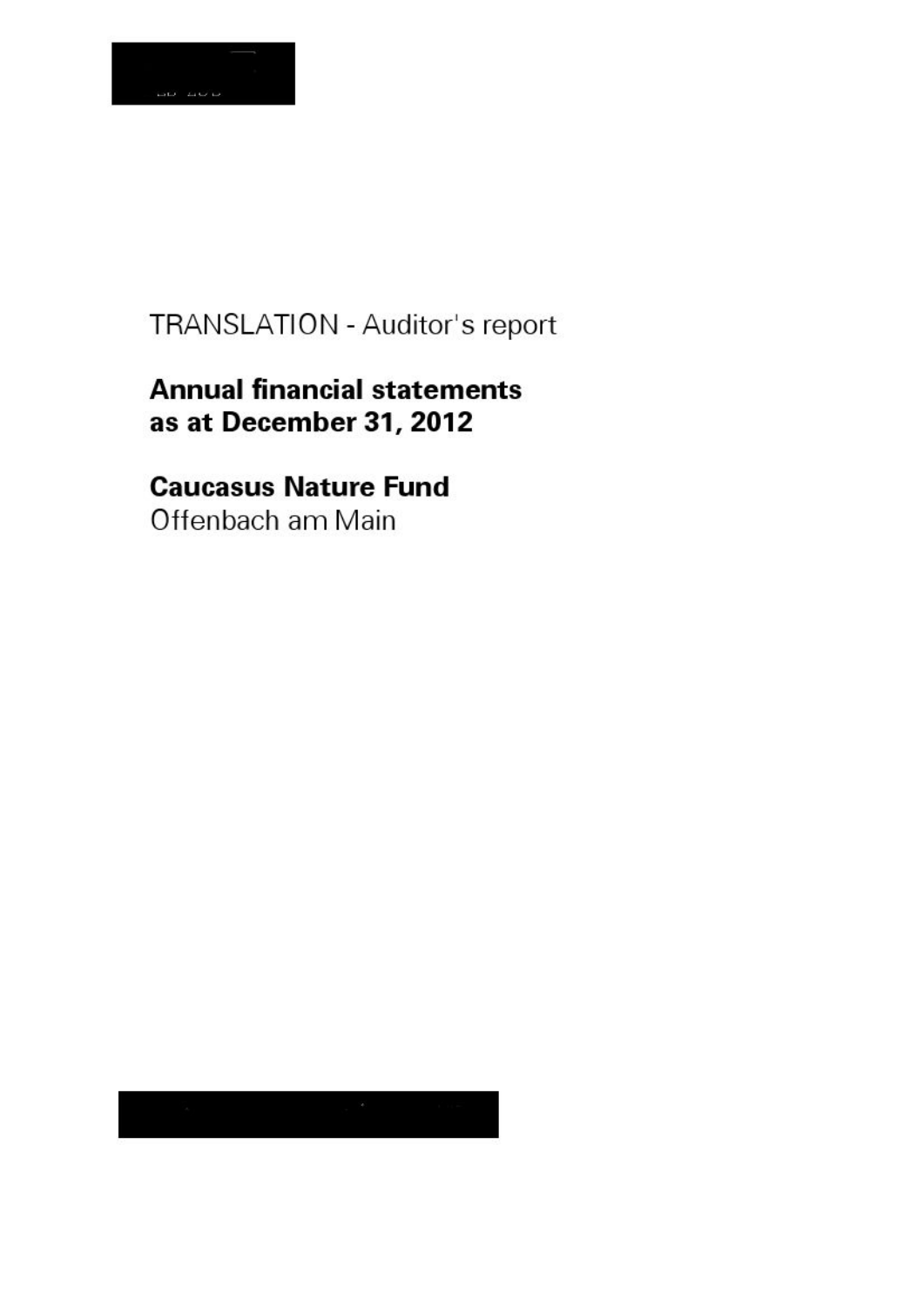### Balance sheet at December 31, 2012

### A s s e t s

|                          |                                          | 12/31/2012    | 12/31/2011    |
|--------------------------|------------------------------------------|---------------|---------------|
|                          |                                          | <b>EUR</b>    | <b>EUR</b>    |
| A. Fixed assets          |                                          |               |               |
| Ъ.                       | Property, plant and equipment            |               |               |
|                          | Office machinery and equipment and       |               |               |
|                          | other fixed assets                       | 8,142.71      | 4,739.21      |
|                          |                                          |               |               |
|                          | II. Financial assets                     |               |               |
|                          | Investment securities                    | 11,465,452.99 | 12,464,874.90 |
|                          |                                          | 11,473,595.70 | 12,469,614.11 |
|                          |                                          |               |               |
| <b>B.</b> Current assets |                                          |               |               |
|                          | <b>Miscellaneous assets</b>              |               |               |
|                          |                                          | 240,535.99    | 259,418.96    |
| н. -                     | <b>Cash and cash equivalents</b>         | 10,144,612.12 | 2,393,336.91  |
|                          |                                          | 10,385,148.11 | 2,652,755.87  |
|                          |                                          |               |               |
|                          | C. Advance payments and prepaid expenses | 8,389.21      | 3,885.00      |
|                          |                                          |               |               |

| 21,867,133.02 | 15,126,254.98 |
|---------------|---------------|
|               |               |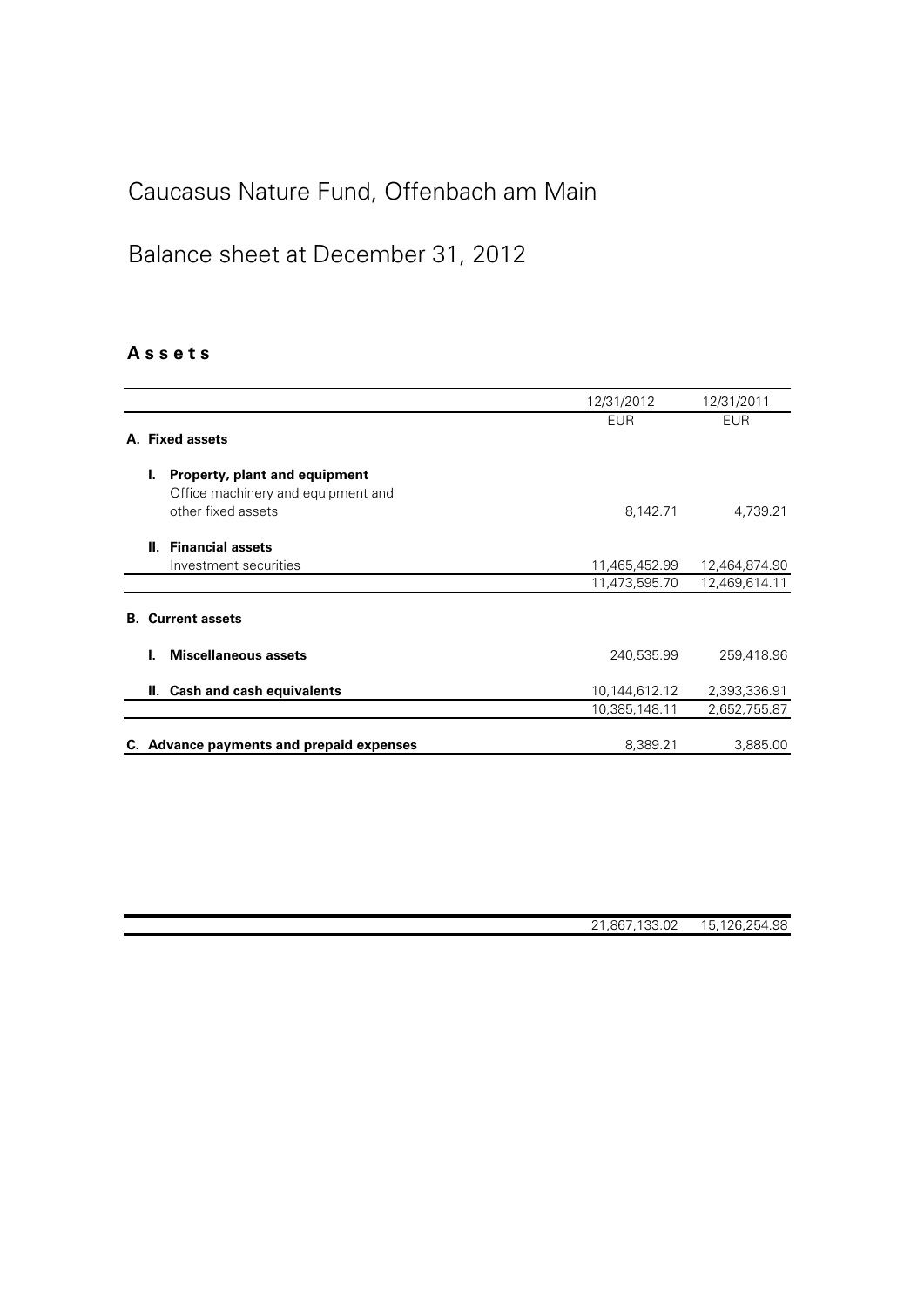### Equity and liabilities

|           |                                              | 12/31/2012    |               |              | 12/31/2011    |  |
|-----------|----------------------------------------------|---------------|---------------|--------------|---------------|--|
|           |                                              | <b>EUR</b>    | <b>EUR</b>    | <b>EUR</b>   | <b>EUR</b>    |  |
| A. Equity |                                              |               |               |              |               |  |
|           | I. Foundation capital                        |               |               |              |               |  |
|           | 1. Original capital                          | 7,728,100.00  |               | 7,728,100.00 |               |  |
|           | 2. Capital contributions                     | 393,917.91    |               | 393,917.91   |               |  |
|           | 3. Net Capital gains                         | 154,446.46    | 8,276,464.37  | 143,864.38   | 8,265,882.29  |  |
|           | II. Reserves                                 |               |               |              |               |  |
|           | 1. Free reserve - Section 58 (7a)            |               |               |              |               |  |
|           | of the German Tax Code (AO)                  | 527,317.81    |               | 378,028.44   |               |  |
|           | 2. Reserve - Section 58 (11b)                |               |               |              |               |  |
|           | of the German Tax Code (AO)                  | 11,988,904.22 |               | 5,000,000.00 |               |  |
|           | 3. Savings reserve - Section 58 (12)         |               |               |              |               |  |
|           | of the German Tax Code (AO)                  | 233,432.75    | 12,749,654.78 | 233,432.75   | 5,611,461.19  |  |
|           | III. Funds carried forward                   |               | 0.00          |              | 38,768.24     |  |
|           |                                              |               | 21,026,119.15 |              | 13,916,111.72 |  |
|           | <b>B. Provisions</b>                         |               |               |              |               |  |
|           | Miscellaneous provisions                     |               | 45,500.00     |              | 47,059.74     |  |
|           |                                              |               |               |              |               |  |
|           | <b>C.</b> Liabilities                        |               |               |              |               |  |
|           | 1. Liabilities re donations with conditional |               |               |              |               |  |
|           | repayment obligations                        |               | 759,403.65    |              | 1,134,753.14  |  |
|           | 2. Trade accounts payable                    |               | 6,484.81      |              | 1,211.38      |  |
| 3.        | Other creditors                              |               | 29,625.41     |              | 27,119.00     |  |
|           |                                              |               | 795,513.87    |              | 1,163,083.52  |  |
|           |                                              |               | 21,867,133.02 |              | 15,126,254.98 |  |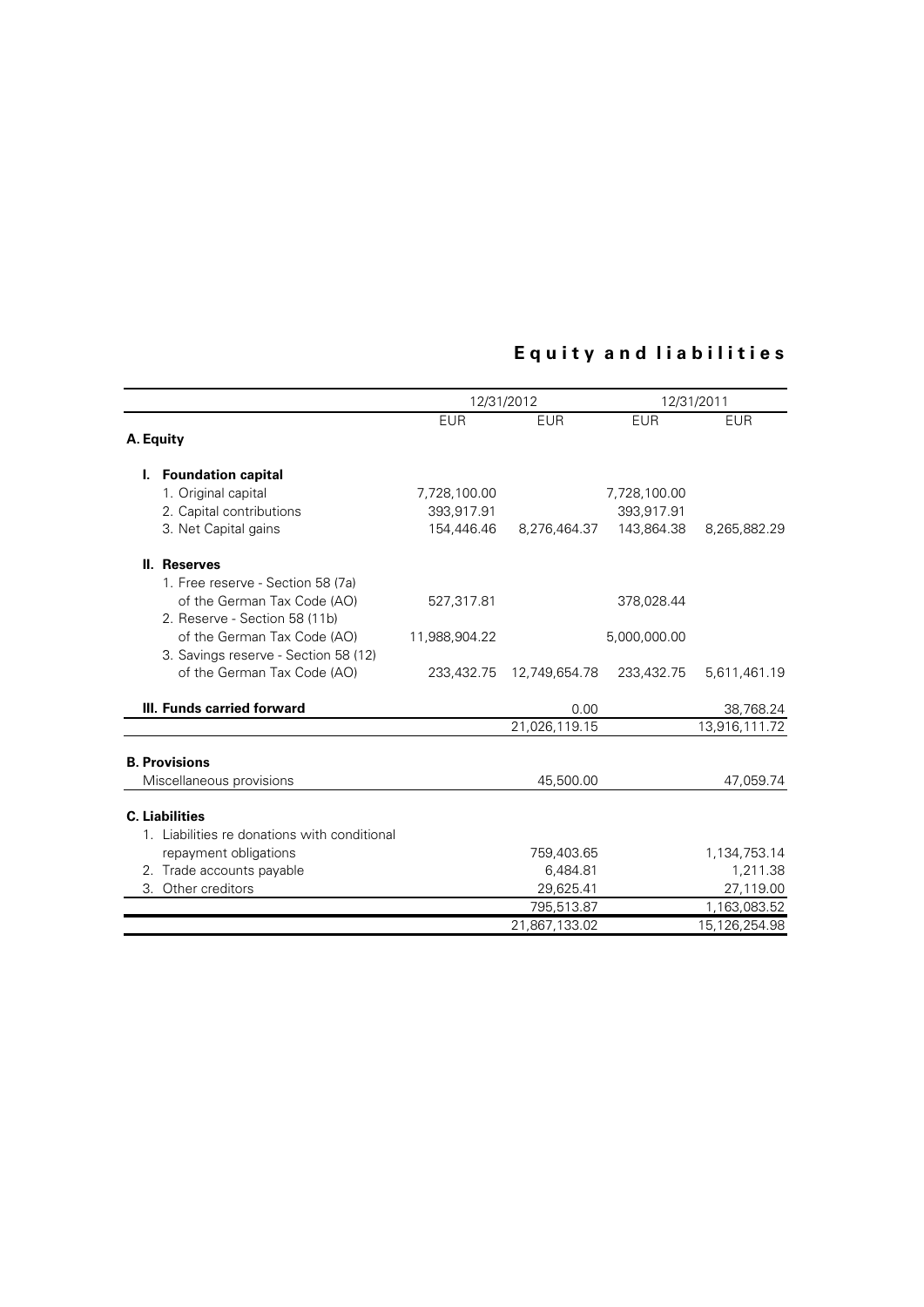# Statement of income from January 1 to December 31, 2012

| 1. | Investment Income and Other Revenue<br>a) Investment Income<br>aa) Interest and similar income<br>ab) Realized Capital Gains<br>b) Expenses for assets<br>Net Investment Income |
|----|---------------------------------------------------------------------------------------------------------------------------------------------------------------------------------|
|    |                                                                                                                                                                                 |
|    | c) Revenue from Donations and Grants<br>Net Revenue                                                                                                                             |
|    |                                                                                                                                                                                 |
|    | 2. Grant and other expenses                                                                                                                                                     |
|    | a) Grant and Project Expenses                                                                                                                                                   |
|    | aa) Grants                                                                                                                                                                      |
|    | ab) Project development and technical services                                                                                                                                  |
|    | ac) Project management                                                                                                                                                          |
|    | b) Administrative and Similar Expenses                                                                                                                                          |
|    | ba) Administrative Expenses                                                                                                                                                     |
|    | bb) Fundraising and Communication Expenses                                                                                                                                      |
|    | bc) Other operating expenses                                                                                                                                                    |
|    | <b>Total Grant and Other Expenses</b>                                                                                                                                           |
| 3. | Net income for the year                                                                                                                                                         |
| 4. | Transfers from reserves in accordance with Section 58 (11b) of the German Tax Code (AO)                                                                                         |
| 5. | Transfer to Foundation Capital - Realized Capital Gains                                                                                                                         |
| 6. | Transfers to earnings reserve in accordance with Section 58 (7a) of the German Tax Code (AO)                                                                                    |
| 7. | Funds carried forward from prior year                                                                                                                                           |

8. Funds carried forward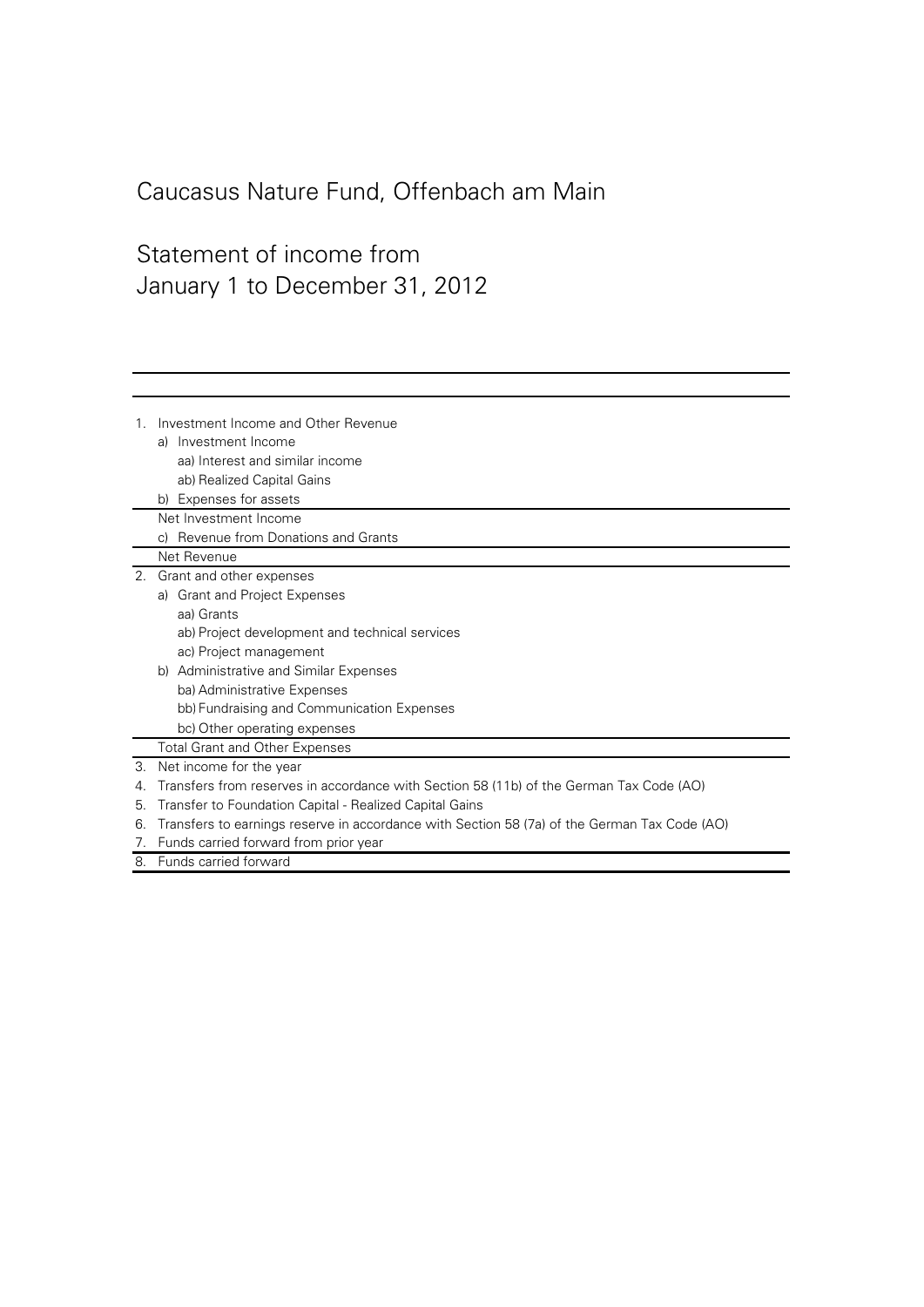|               | 2012            |                | 2011          |
|---------------|-----------------|----------------|---------------|
| <b>EUR</b>    | <b>EUR</b>      | <b>EUR</b>     | <b>EUR</b>    |
|               |                 |                |               |
| 491,721.34    |                 | 455,347.13     |               |
|               |                 |                |               |
| 14,603.46     | 506,324.80      | 29,247.05      | 484,594.18    |
|               | $-52,959.75$    |                | $-48,659.52$  |
|               | 453,365.05      |                | 435,934.66    |
|               | 782,912.15      |                | 472,342.34    |
|               | 1,236,277.20    |                | 908,277.00    |
|               |                 |                |               |
|               |                 |                |               |
| $-810,397.07$ |                 | -284,822.08    |               |
| $-61,322.51$  |                 | $-44,506.88$   |               |
| $-54,001.20$  | $-925,720.78$   | $-46,528.78$   | -375,857.74   |
|               |                 |                |               |
| $-154,948.31$ |                 | $-174, 106.68$ |               |
| $-120,379.45$ |                 | $-121,339.83$  |               |
| $-10,859.73$  | -286,187.49     | $-1,649.58$    | -297,096.09   |
|               | $-1,211,908.27$ |                | $-672,953.83$ |
|               | 24,368.93       |                | 235,323.17    |
|               | 96,734.28       |                | 0.00          |
|               | $-10,582.08$    |                | $-28,200.09$  |
|               | $-149,289.37$   |                | -168,354.84   |
|               | 38,768.24       |                | 0.00          |
|               | 0.00            |                | 38,768.24     |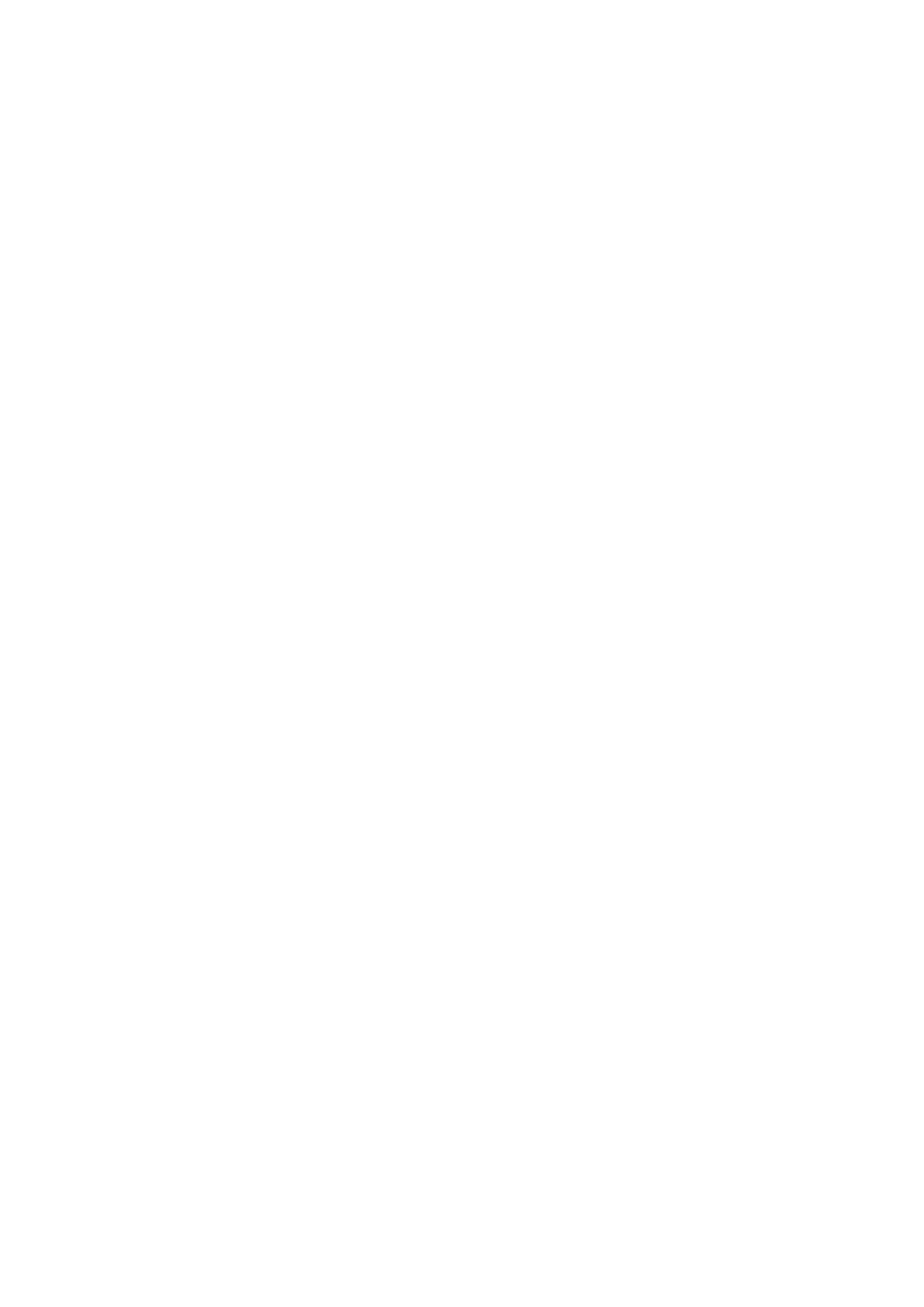Notes on the 2012 financial year

### General information and explanations on the annual financial statements

With the Foundation Establishment Act of June 1, 2007, the Caucasus Nature Fund was formed as a public-law Foundation under its original name as the Caucasus Protected Areas Fund. Recognition by the Government's President was granted on June 25, 2007. The annual financial statements as at December 31, 2012 have been drawn up in accordance with the Foundation's by-laws based on the provisions of the German Commercial Code (HGB) for large joint stock companies (Sections 264 et seq. HGB) with the exception that the preparation and submission of a management report is waived.

The classification of balance sheet and statement of income items has taken account of the special features of the Fund arising from its legal structure as a Foundation. The statement of income was prepared using the cost of sales method pursuant to Section 275 (3) of the German Commercial Code (HGB).

### Accounting and valuation principles

Accounting and valuation methods have remained unchanged in comparison with the previous year.

Fixed assets and financial assets are valued in accordance with Section 255 (1) German Commercial Code (HGB). In the case of property, plant and equipment, performance-related depreciation is charged at the standard rates established on the basis of usage periods and straight-line methods recognized for taxation purposes. Financial assets are written down to their lower attributable value in the event of an anticipated permanent reduction in value.

Accounts receivable and other assets and balances at banks are stated at their respective nominal amounts.

The valuations of miscellaneous provisions include all identifiable risks and uncertain obligations. They are stated at the amount which is necessary on the strength of a prudent commercial assessment.

Liabilities are stated at their respective settlement amounts.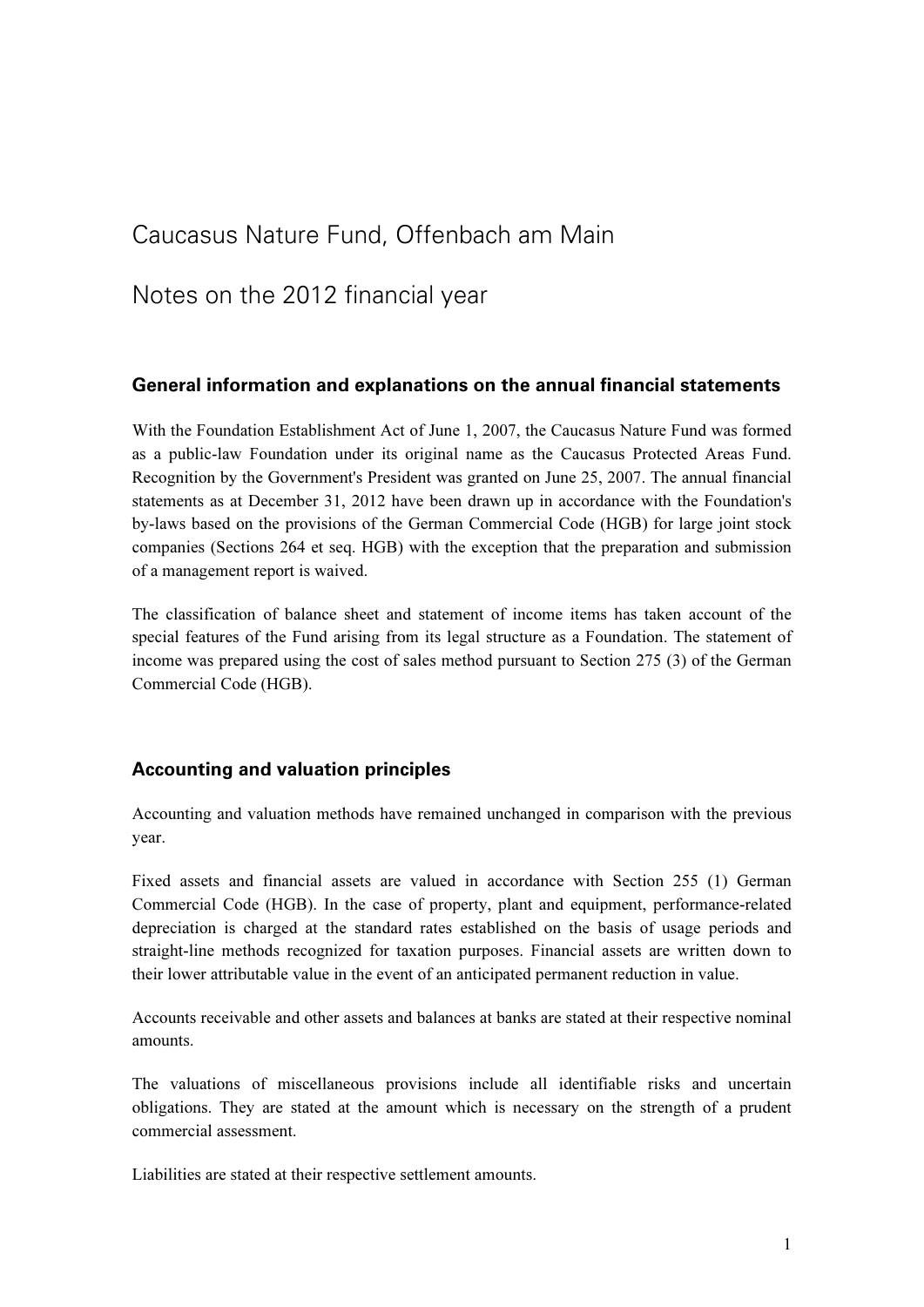Business transactions concluded in foreign currencies are in principle recorded at the rate on the date of the original transaction. Foreign currency receivables and payables on the balance sheet date are valued at the lower rate of exchange on the initial recording date. Foreign currency items on the balance sheet date are in principle converted in accordance with the provisions of Section 256a of the German Commercial Code (HGB).

Foreign currency balances are valued as a unit with liabilities and with pending transactions in accordance with Section 254 HGB. When they are valued as a unit with liabilities, a valuation is made to compensate for the effects of exchange rate changes (micro hedge), as the value of both balance sheet items would run counter to each other due to the exchange rate changes. For this type of valuation unit, foreign currency balances and liabilities in the translated amount of EUR 469,742.83 were taken into account during the financial year. When foreign currency balances are valued as a unit with pending transactions, a valuation is made to compensate for the effects of exchange rate changes (micro hedge), as contractual payment obligations exist for the foreign currency balances that are held. For this type of valuation unit, foreign currency balances and obligations in the translated amount of EUR 427,134.67 were taken into account during the financial year. A revaluation performed on the reporting date would have led to a potential devaluation of EUR 12,378.07 to the foreign currency holdings. The corresponding liability would have decreased by the same amount.

Bank balances denominated in foreign currencies are stated at the foreign exchange rates applicable as of the balance sheet date, provided that no valuation units are formed with liabilities or pending transactions in accordance with Section 254 HGB.

#### Notes on the balance sheet

The classification and development of fixed assets are shown in the Summary of Fixed Asset Movements in appendix to the Notes.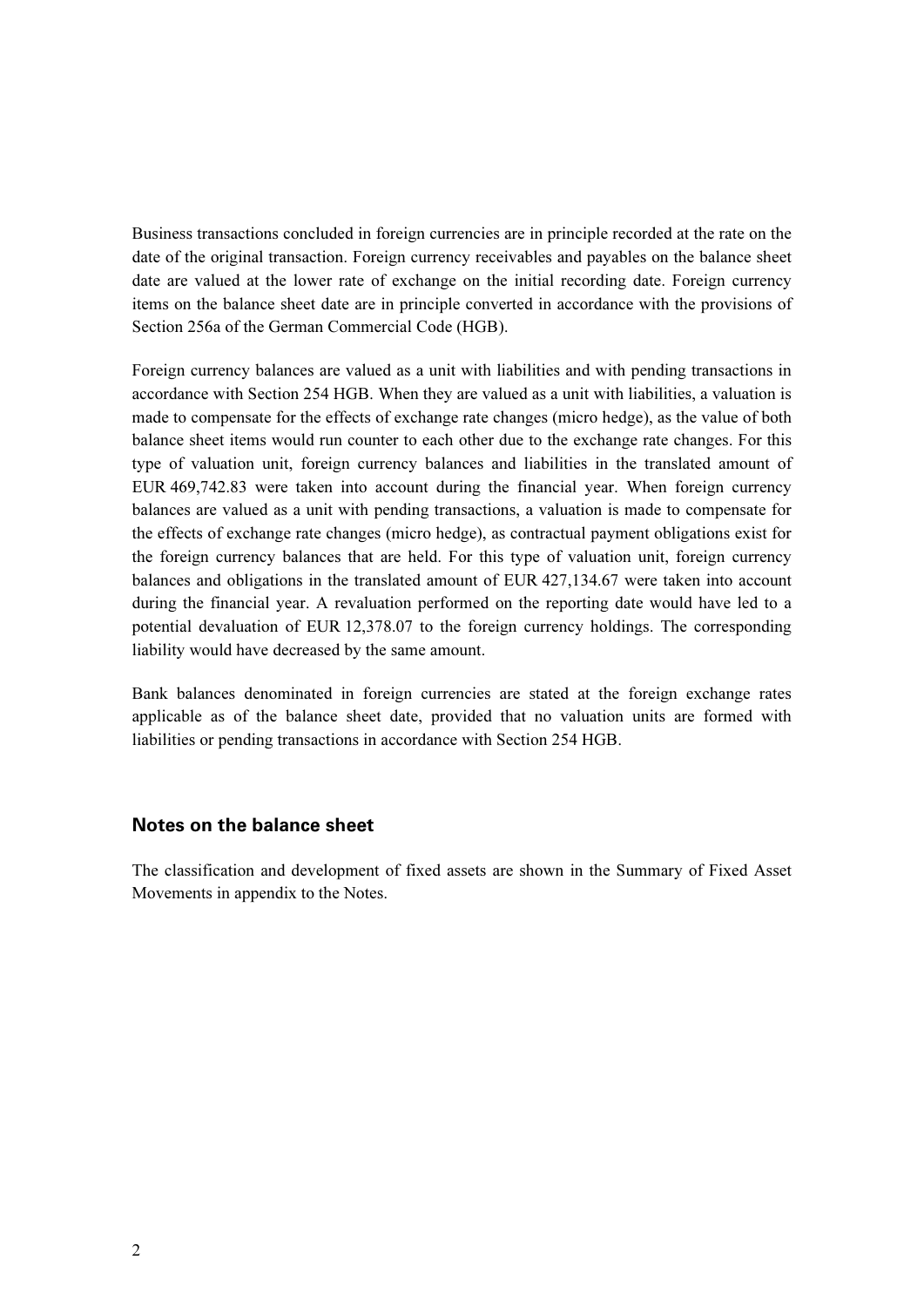Of the security portfolio forming part of the financial assets with a book value at the end of the report year in the amount of EUR 11,465,452.99, the following securities are shown at their attributable current values:

|                             | Nominal<br>value/share | Book value   | Attributable current<br>value |
|-----------------------------|------------------------|--------------|-------------------------------|
|                             | <b>EUR</b>             | <b>EUR</b>   | <b>EUR</b>                    |
| <b>Bonds</b>                |                        |              |                               |
| MAN SE MTN                  | 139,000.00             | 147,618.00   | 141,440.84                    |
| Thyssen Krupp AG MTN        | 135,000.00             | 147,487.50   | 146,880.00                    |
| Commerzbank AG certificates | 500,000.00             | 505,250.00   | 493,700.00                    |
|                             | 774,000.00             | 800,355.50   | 782,020.84                    |
| <b>Investment shares</b>    |                        |              |                               |
| Bank of Georgia Holdings    | 6,000 shares           | 85,638.50    | 74,274.00                     |
| DWS Invest - Convertibles   | 2,160 shares           | 299,921.26   | 291,772.80                    |
| JB Multist.-JB EQU.FD.SPEC. | 3,990 shares           | 405,926.33   | 394,890.30                    |
|                             |                        | 791,486.09   | 760,937.10                    |
|                             |                        | 1,591,841.59 | 1,542,957.94                  |

No unscheduled write-downs to the lower market value were made in the case of the aforesaid financial instruments as at December 31, 2012, as it was assumed that no permanent reductions in value are involved. This assumption is justified by the fact that only short-term and minor fluctuations in the relevant market rates have occurred in the past.

As in the previous year, other assets are all due within one year.

On the balance sheet date, the Company shows foreign currency bank balances of 18,719,128.44 Armenian Drams, 14,755.60 new Azerbaijani Manats, 78,016.17 Georgian Laris and 667,348.76 US Dollars.

The previous level of the Foundation's capital has remained fully intact.

Earnings generated from realized asset restructuring and foreign exchange gains in the amount of EUR 10,582.08 were carried in the foundation capital during the year under review.

EUR 149,289.37 was added to the free reserve within the meaning of Section 58 (7a) of the German Tax Code (AO) during the year under review.

A donation in the form of shares with a value of EUR 85,638.50, and a grant amounting to EUR 7,000,000.00, for which the respective party providing the grant expressly stated that it is meant to provide the Foundation with, or increase the Foundation's assets, were allocated to the reserves in accordance with Section 58 (11b) of the German Tax Code (AO). Together with the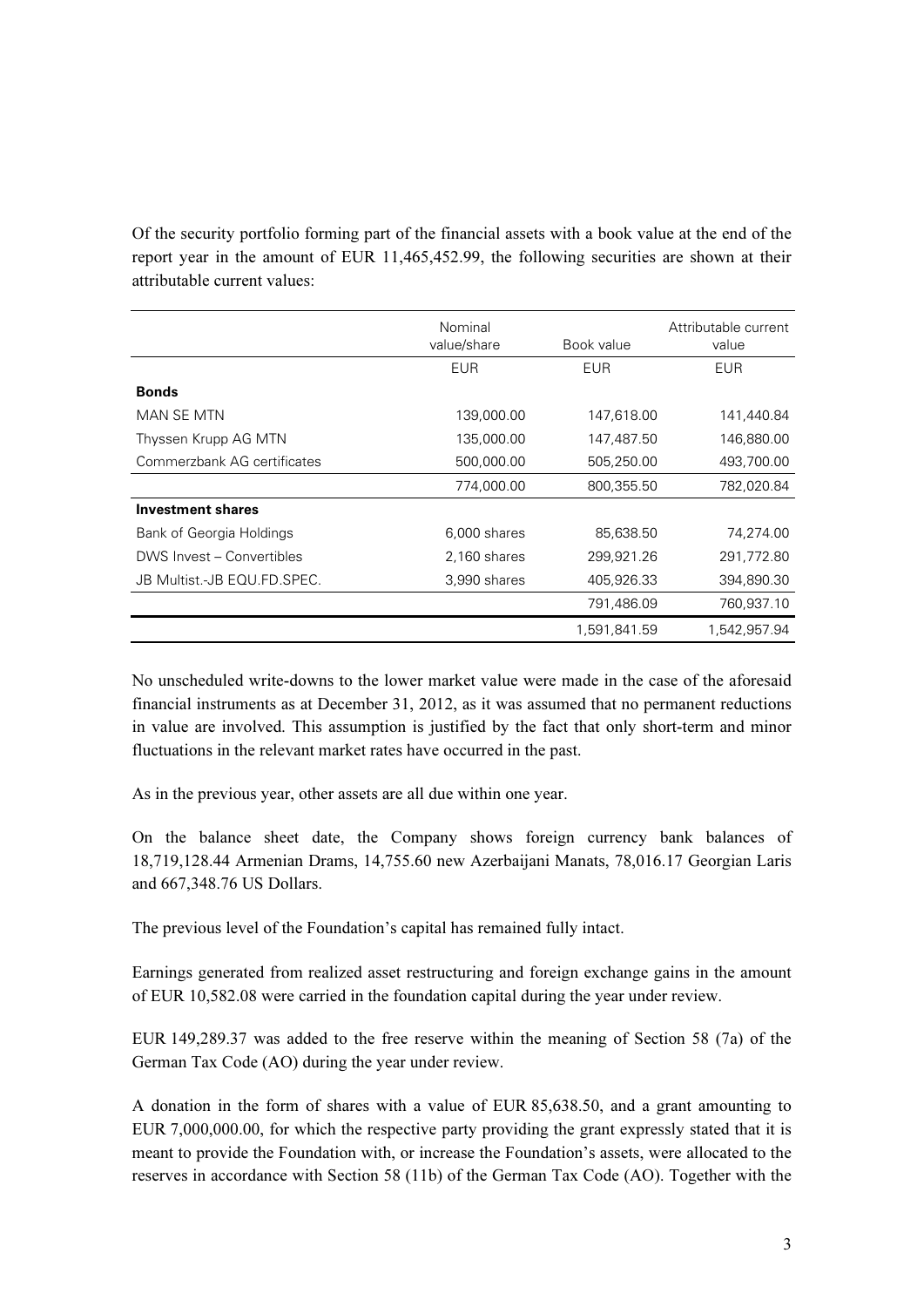grant of EUR 5,000,000.00 received from the same party in 2010 (which was also allocated to the reserves in accordance with Section 58 (11b) AO), the grant of EUR 7,000,000.00 must be used by 2030 at the latest with a view to fulfilling the purposes of the Foundation, in accordance with the agreement reached with the party that provided the grant. EUR 96,734.28 was withdrawn from the reserves in accordance with Section 58 (11b) AO, from the funds to be used by 2030. Therefore, the reserves in accordance with Section 58 (11b) AO developed as follows during the 2012 financial year:

|                                                                 | <b>EUR</b>    |
|-----------------------------------------------------------------|---------------|
| Balance at January 1, 2012 (to be used by 2030)                 | 5,000,000.00  |
| Withdrawal amounting to the funds used for promotional measures | 96,734.28     |
| Direct monetary contribution to the reserves to be used by 2030 | 7,000,000.00  |
| Balance of the reserves to be used by 2030 at December 31, 2012 | 11.903.265.72 |
| Direct contribution in kind to the reserves                     | 85.638.50     |
| Balance at December 31, 2012                                    | 11.988.904.22 |

The so-called savings reserve in accordance with Section 58 (12) AO remained unchanged during the year under review.

Other provisions include outstanding invoices for consultancy and accounting services received during the year under review, together with costs relating to asset management services and the annual financial statements.

Liabilities in connection with donations which are conditionally repayable relate to donations associated with a specific and individually agreed condition or with a specific contractual arrangement with regard to the relevant use thereof and in respect of which the relevant donor has a repayment claim in the event of any non-performance. The liabilities in connection with conditionally repayable donations consist of two donations: liabilities of EUR 408,702.09 resulting from a donation received in 2010 for use in Georgia, and EUR 350,701.56 resulting from a donation received in 2011 for use in Armenia. The liabilities in connection with conditionally repayable donations in the amount of EUR 759,403.65 have a residual term of four years. All other liabilities have a residual term of less than one year.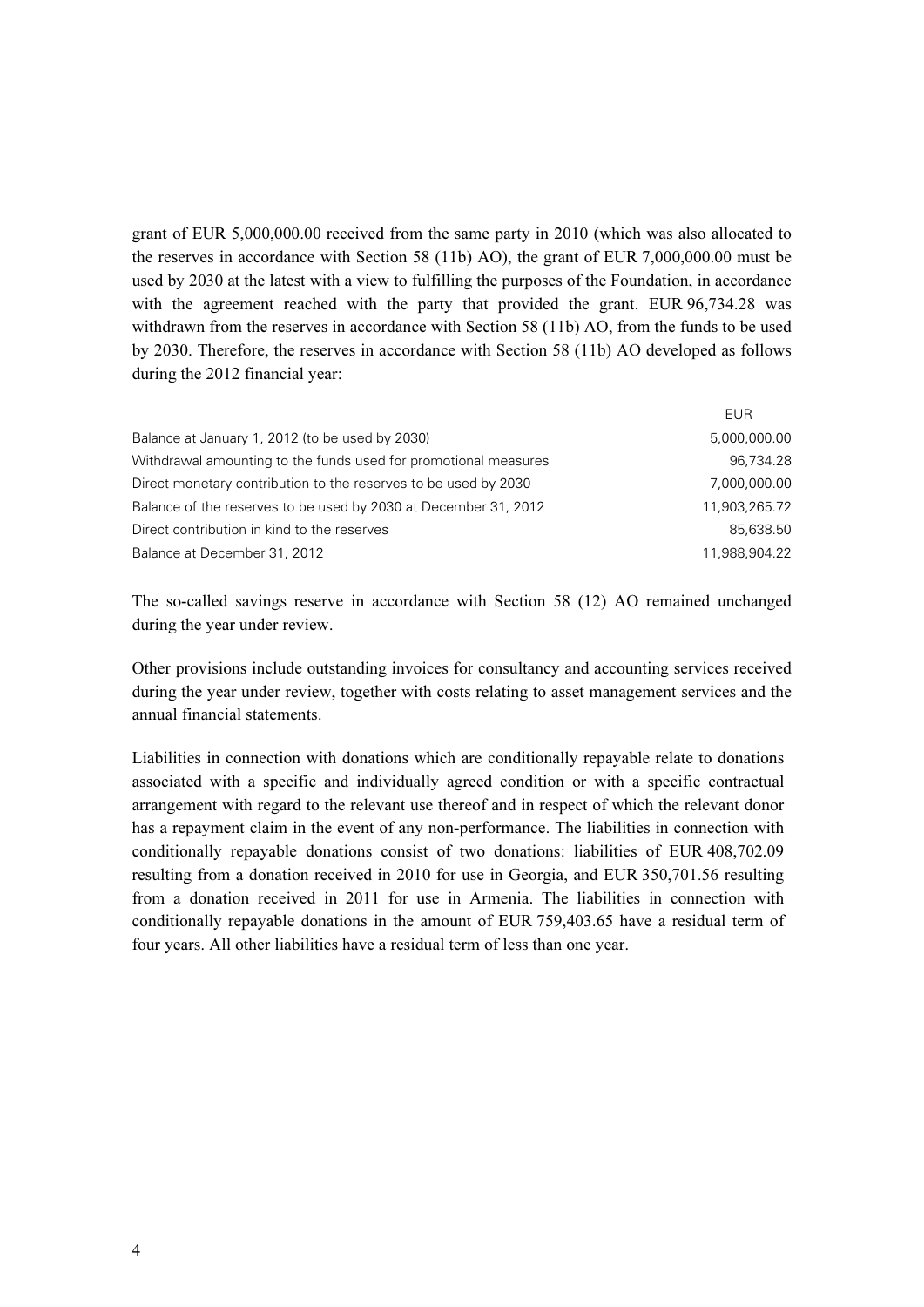### Notes on the statement of income

Interest and similar income originate from time deposits and investment securities.

Expenses for assets are the result of fees for investment advice and custody account charges.

In the 2012 financial year, the Foundation mainly received grants from the Critical Ecosystems Partnership Fund, contributed via the Conservation International Foundation, Arlington, Virginia, USA, as well as from the World Wide Fund for Nature Umweltstiftung Deutschland, and the Bank of Georgia, Central Branch, Tiflis, Georgia. Income from the use of conditionally repayable donations resulted in the amount of EUR 438,987.36.

Expenses for 'Grants' include costs in connection with direct promotional measures in the Caucasus.

Expenses for 'project development and technical services' include personnel expenses, legal consultancy costs and travelling expenses to the Caucasus in connection with promotional measures.

Expenses for 'project management' include personnel costs and the costs of maintaining offices in Armenia and Georgia.

Administrative expenses include miscellaneous administration-related personnel costs, auditing and external accounting costs, leases, insurance premiums, consultancy costs and other operating expenses.

The Fundraising and communication expenses include personnel costs, organizational costs, travelling and consultancy expenses, and other costs in connection with the acquisition of funds.

#### Personnel expenses

|    |                                                             | 2012       | 2011       |
|----|-------------------------------------------------------------|------------|------------|
|    |                                                             | <b>EUR</b> | <b>EUR</b> |
|    | Personnel expenses                                          |            |            |
| a) | Wages and salaries                                          | 150,192.77 | 130,012.36 |
| b) | Social security contributions, pension and benevolent costs | 62,775.09  | 59,911.29  |
|    |                                                             | 212,967.86 | 189,923.65 |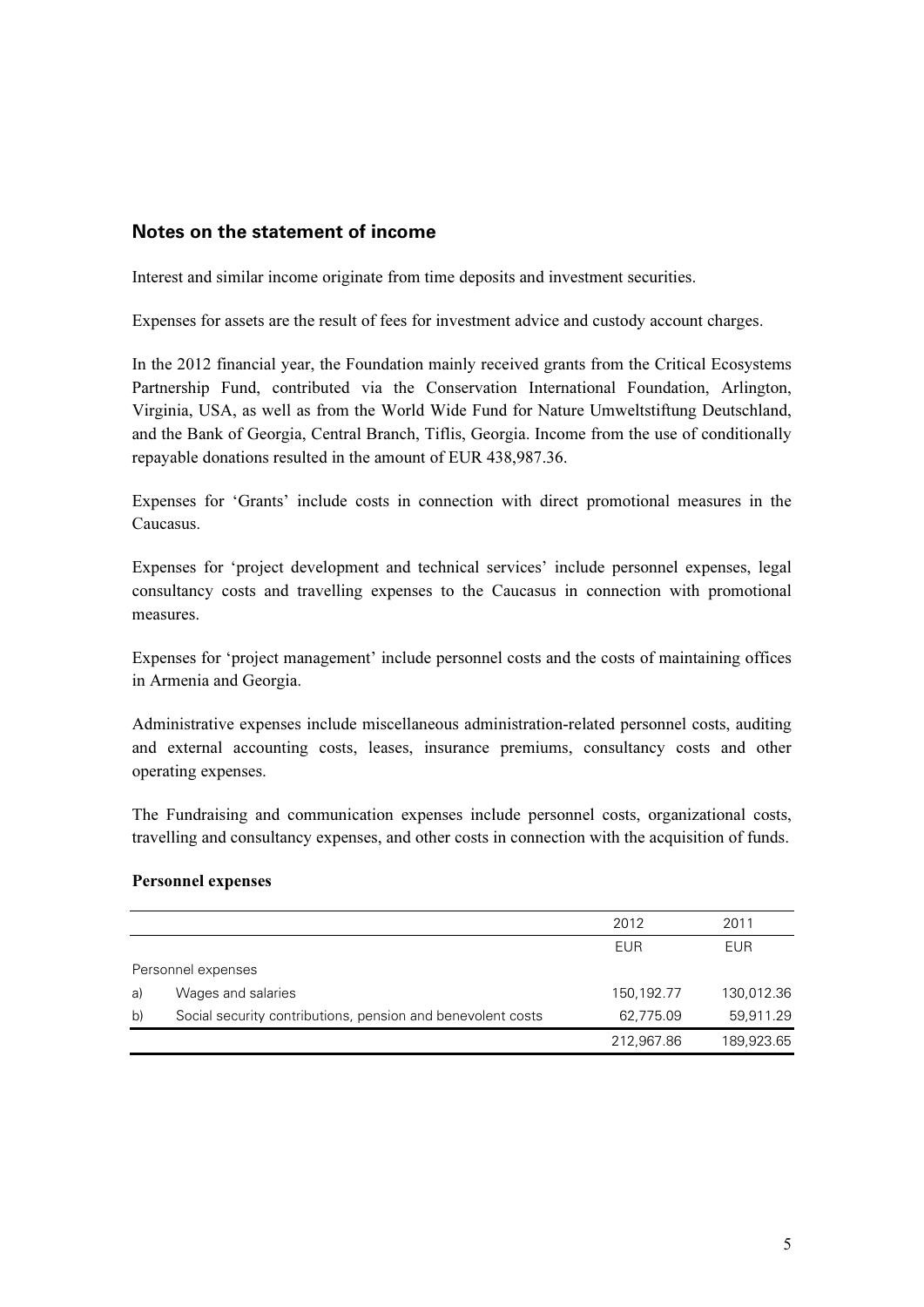Personnel expenses increased in comparison to the previous year, as the offices in the Caucasus hired two new employees, while one employee left the office in Paris.

### Other disclosures

#### Auditor's fee

The total fee charged by the year-end auditor in respect of the financial year is equivalent to approximately EUR 20.3 thousand and exclusively comprises year-end audit work.

#### Management Board:

#### Chairwoman

Eva Witt

First Vice President, East Europe, Caucasus, Central Asia, KfW Development Bank, Frankfurt am Main, Germany

#### Deputy Chairman

Christoph Heinrich Departmental Director, World Wide Fund for Nature Umweltstiftung Deutschland, Ruppach-Goldhausen, Germany

### Finance Director

Jorgen B. Thomsen Director of Conservation and Sustainable Development, MacArthur Foundation, Chicago, USA

#### Additional members

Scott Dresser Consultant, Chicago, USA; Former General Counsel and Secretary, Virgin Media, London, UK

Ronnie Kent Partner, h2glenfern, London, UK

The Management Board conducts its work on an honorary basis.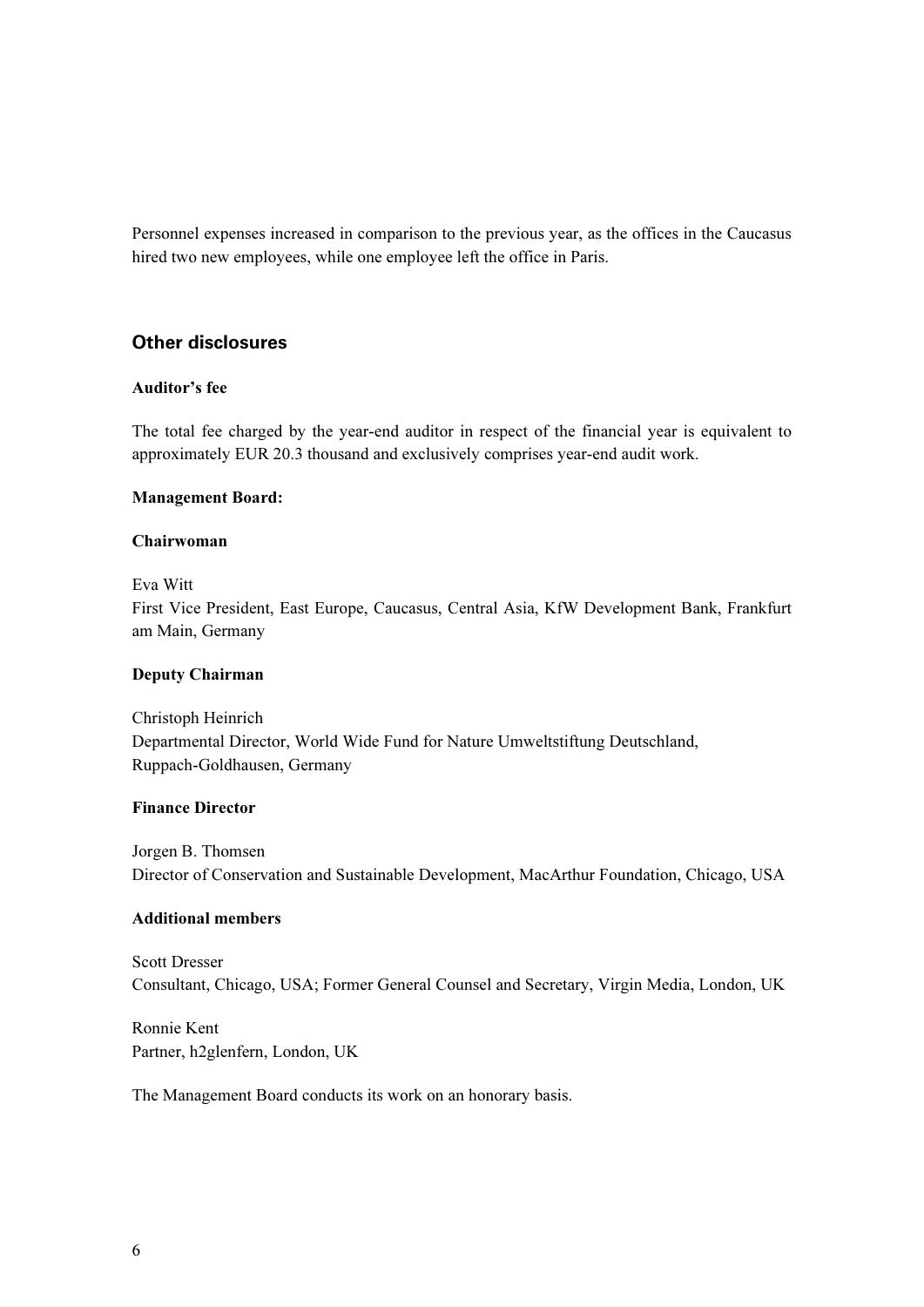### Director

David Morrison, Executive Director, Paris, France

#### Number of employees

The Foundation had an average of four employees during the 2012 financial year.

Offenbach am Main, April 11, 2013

Caucasus Nature Fund

The Management Board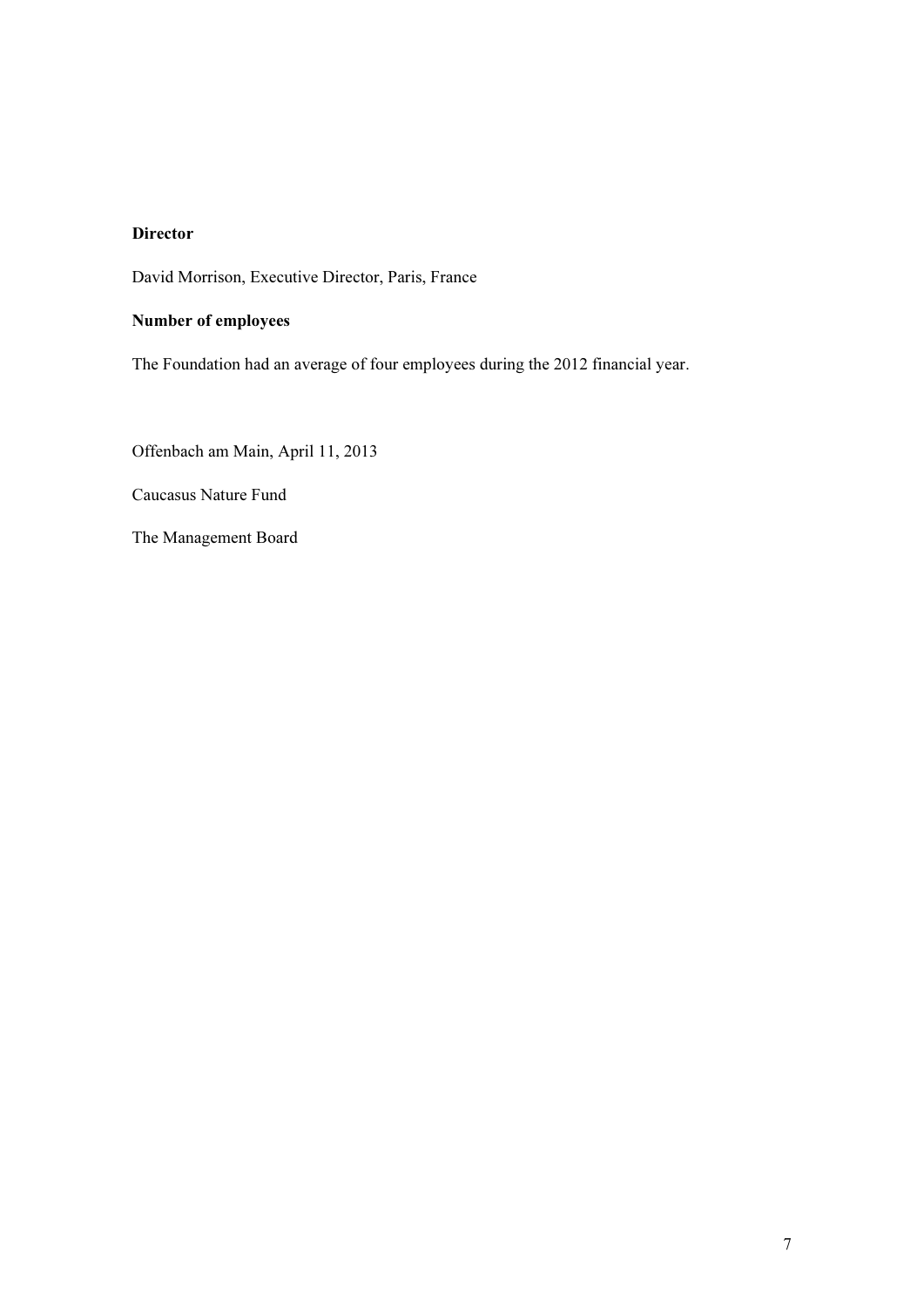## Summary of fixed asset movements in the 2012 financial year

|                                                                    | Acquisition costs |            |                   |               |
|--------------------------------------------------------------------|-------------------|------------|-------------------|---------------|
|                                                                    |                   |            |                   |               |
|                                                                    | 1/1/2012          | Additions  | <b>Deductions</b> | 12/31/2012    |
|                                                                    | <b>EUR</b>        | EUR.       | <b>EUR</b>        | <b>EUR</b>    |
| I. Property, plant and equipment<br>Office machinery and equipment |                   |            |                   |               |
| and other fixed assets                                             | 11,377.16         | 5.914.35   | 1.516.22          | 15,775.29     |
| <b>II. Financial assets</b>                                        |                   |            |                   |               |
| Investment securities                                              | 12,464,874.90     | 844,065.15 | 1,843,487.06      | 11,465,452.99 |
|                                                                    | 12.476.252.06     | 849.979.50 | 1.845.003.28      | 11.481.228.28 |